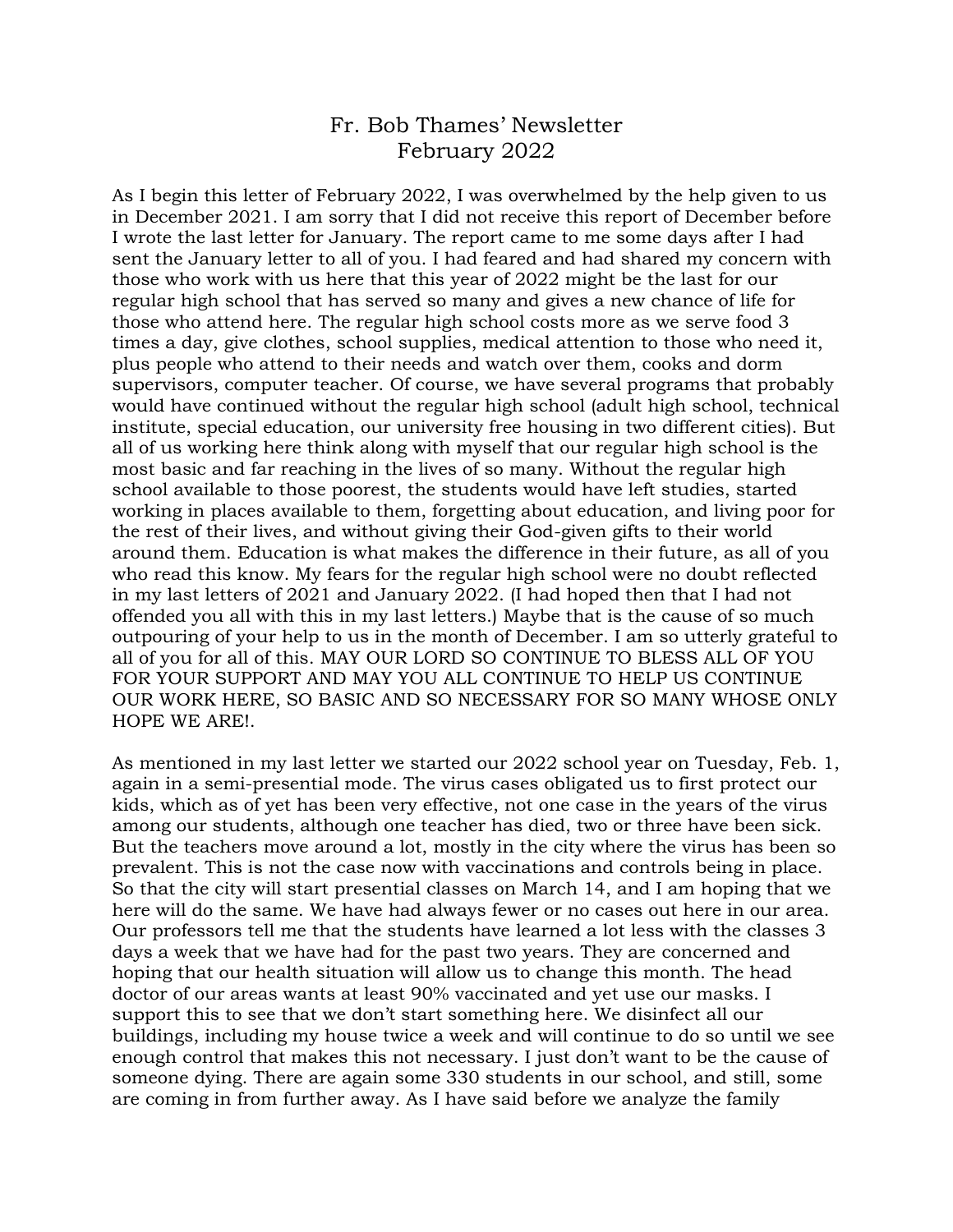situation before accepting them and their origin. We are more stringent on those from the city of Santa Cruz or the metropolitan area. If the situation continues to better, our number of students will rise again to where it was before, some 340 to 370 or above. Here as in so many other countries the number of families in poverty situations has increased. It is possible that more families will seek us out from further away for the help they need for their kids' education.

We are very grateful to Our God who has given us rain at least in the mountainous area where we have most of our fields. This year we have stored up more silage than any other year. But we have more cows too, so the need is there. But we are not finished yet. There will be more silage to be stored up later on. Also, our corn and soybeans, two other crops that we plant are growing too. As you who are from the farm will know soybeans are a legume crop that puts hydrogen in the soil which corn, and sorghum maize take out. We made a lot of soybeans last year, sold a good part, and use the other part in our balanced feed for our cows/hogs, and in our kitchen we use soybeans as the base of peanut soup, a big favorite in Bolivia for Sunday dinner. Maybe the kids know, maybe not, but they eat all of it anyway delicious for me too! Actually, we have had more rain this year than in the last two years, just hoping that it continues this way, but not back to what we had in the first part of this new century. There have been floods in other parts of Bolivia, and lives lost to floods and sides of mountains washed down on villages. We are grateful at least that none of that has happened in our area.

It makes me proud to tell you of Felisia (again?). It seems to me that I had mentioned her before, but don't know exactly when, maybe not. Felisia was the top student in her class (2021) that had studied all her high school with us (6 years here in Bolivia which has only two levels, primary and secondary levels, each 6 years). Felisia was raised by her grandparents all her life, after her mother at 12 years of age became pregnant with her, seduced by a man in a musical group who had come to their small village for the town feast, then left. Her mother grew up, married, and moved away to start another family. Her grandparents live west and way back in the hills (small mountains), across a small river that runs into the Rio Grande further south, on the other side of several other small villages. At first the only way out was horseback, then motorcycle, and now finally a pickup with 4 wheel drive can get through, if the river allows them to cross over. Felisia came to us at age 10 but turned 11 after two weeks with us 6 years ago. She was very nervous and had many fainting spells, usually 3 to 4 a year for which we had to rush her to the hospital for oxygen and an IV. Her blood pressure would go down very low too at the time. She was over studious and really set on doing well, which for me was at least part of the cause, but always near or at the top of her class. She grew up to be also a very beautiful young woman. For her graduation her grandparents coming took two days to get here, as the river was too high to cross. The grandparents had to go further west over 30 miles (I don't know how far exactly), then take an all-night bus on a highway further north to Santa Cruz, then another bus or taxi two hours back to Cabezas. (One explanation for Felisia: the top student had been the student with the best over all grades in their senior year. This changed two years ago, as it was discovered that good students were changing high schools looking for places that would make them the top student in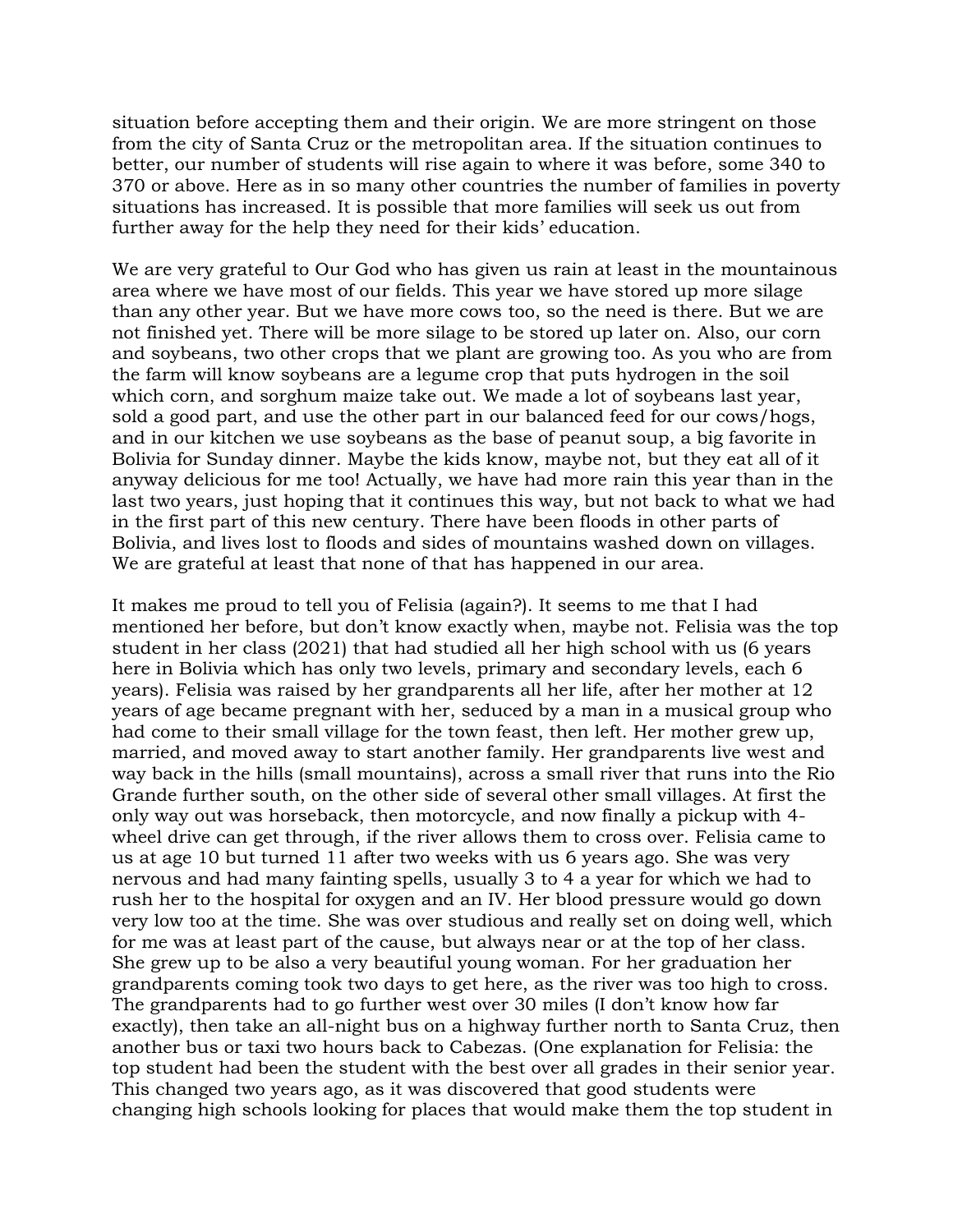the last year. This year the top student was calculated by the student who had studied all 6 years in the same school.) Felisia was that student for us, but second in her class. The top student was one of those who had changed around for this purpose. The reason is that the state university of Santa Cruz offers an automatic entrance into the university for the top student in all the high schools in our department (like our state). (Understand too that the state university has branches all over the department, so the student can select the branch nearest them.) So, Felisia received the scholarship this year from our high school. Who could deserve it more than she? She is tied to the rural life, so she chose studying being a Doctor of Veterinary Medicine. (You probably know better than I what this means as it is not just an ordinary veterinarian). We are glad to be a part of her success! But I could tell you many such stories, for Our God has blessed so many through us here with your help!

There are 3 areas of activity that are involved in agriculture. First of all, there is production which for us now is going well. Then there is the processing of our product to give us a better earning of our product. Finally, there is selling at a price that helps us to be self-sustained. We are slowly moving forward in our processing at least in our milk products and our breads. We make a lot of yogurts, some ice cream and enough cheese for our own use (in some of our bread we put some cheese, so I understand, and we sell the bread or other products with our cheese, nor for our eating. We also will try selling milk flavored with strawberries, chocolate, or other flavors. We are lacking yet in selling, but we are progressing. Interestingly enough with our sales more in our own area, in the small towns around us, even now moving into the Mennonite area. You must understand that this is what is necessary for our students whom we hope will want to eventually settle in the rural area, not into the much over-crowded metropolitan area. Already the city has announced that by 2060 there will be shortage of water in the metropolitan area. Is there life without water? I hope our school will influence our area to help the students of our area to eventually settle to live out here! At least it is one thing I am trying to do. (Can you imagine an old codger like me trying to do something like this? This is not my gift!)

How sad to see the war in Ukraine! But it is something that our kids also feel. They never watch the News Casts, but are seeing this on TIK TOK, maybe other social media. I was surprised when I started talking to one of the boys who was greatly concerned about it, and I asked how he knew of this. He told me that he saw it all on this on TIK TOK. I have always rather held this media as not so good, but I am wrong again, at least in this case! The world and its youth that surround me just keep surprising me!

All of the above was written on Feb. 28 and March 1. (It is now March 4) I had planned several ideas for a reflection, but the Ukrainian invasion turned me upside down. I really don't remember much of World War II, but the fear that I saw and felt in the adults and my older siblings really penetrated me as I later found out. When the Korean War started I had several terrible dreams or nightmares, and every time there is war that touches our country more personally it affects me more deeply. This happened again this time for a couple of nights. This experience